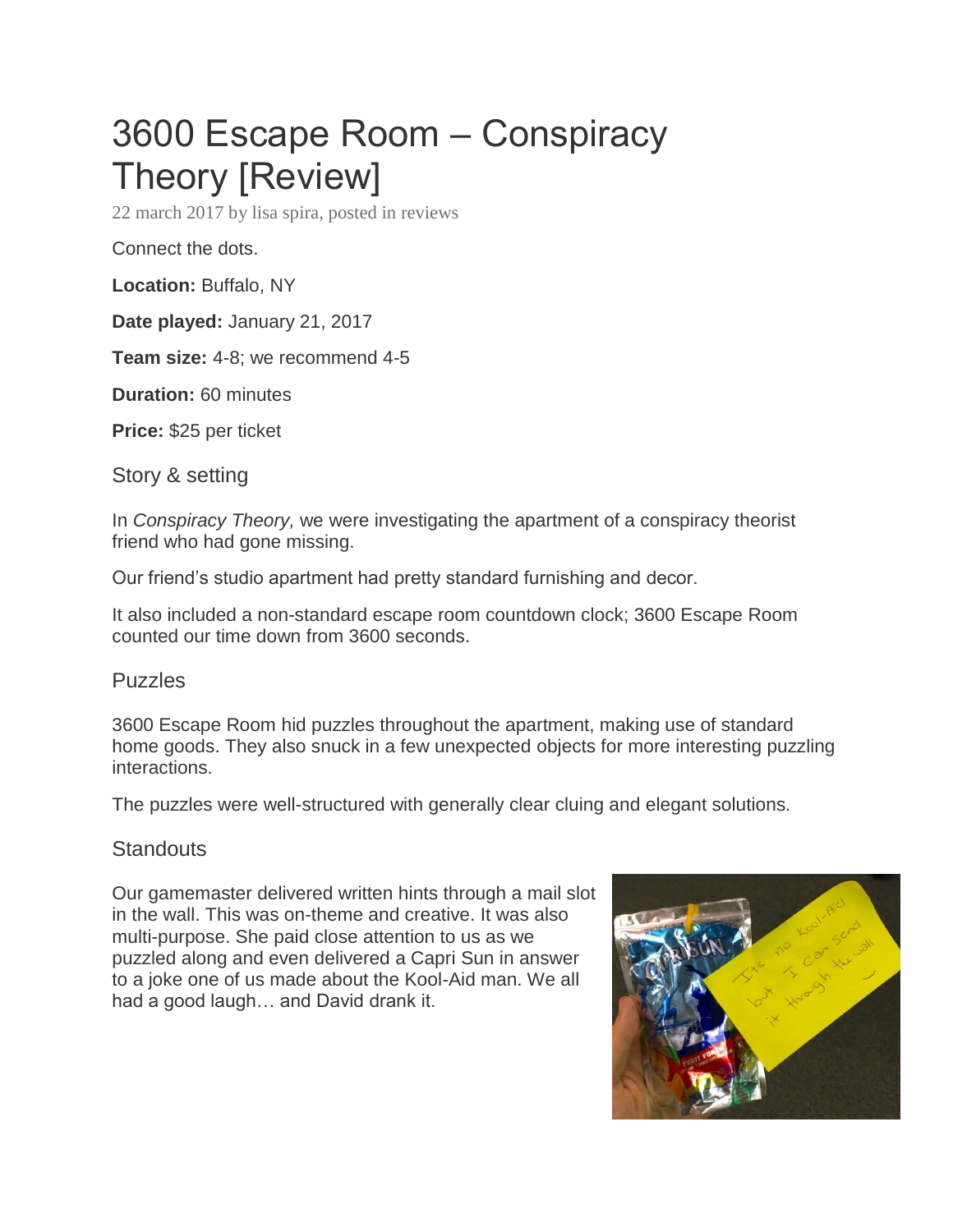*Conspiracy Theory* included a few standout puzzles. We particularly liked one input device and another "destructible" clue. These were both creative and unexpected.

3600 Escape Room made use of some standard escape room puzzle types. They thought outside the box to successfully deliver one of the clearest solutions to something we often see poorly executed.



Image provided by 3600 Escape Room

## **Shortcomings**

In another standard puzzle type, 3600 Escape Room delivered a rather weak tool and a lack of adequate cluing. Fresh batteries matter.

As with most studio apartments, the layout was not spacious. One corner in particular was relatively inaccessible and certainly not accessible for multiple people at one time. This created minor bottlenecking.

There was a hole in the bottom of a set piece that was easily accessible and sharp. It should be permanently plugged for safety.

The apartment was just an apartment and the setting never did anything to up the level of excitement.

Should I play 3600 Escape Room's *Conspiracy Theory*?

*Conspiracy Theory* was a fun play through. While it was a simple apartment and aesthetically not much to behold, the puzzle resolutions were elegant and satisfying. This creativity in puzzle design – along with an attentive and playful gamemaster – made for a great time.

In this game, 3600 Escape Room demonstrated creative design ability and solid puzzle flow. During our visit, we peeked into their next game, still under construction,